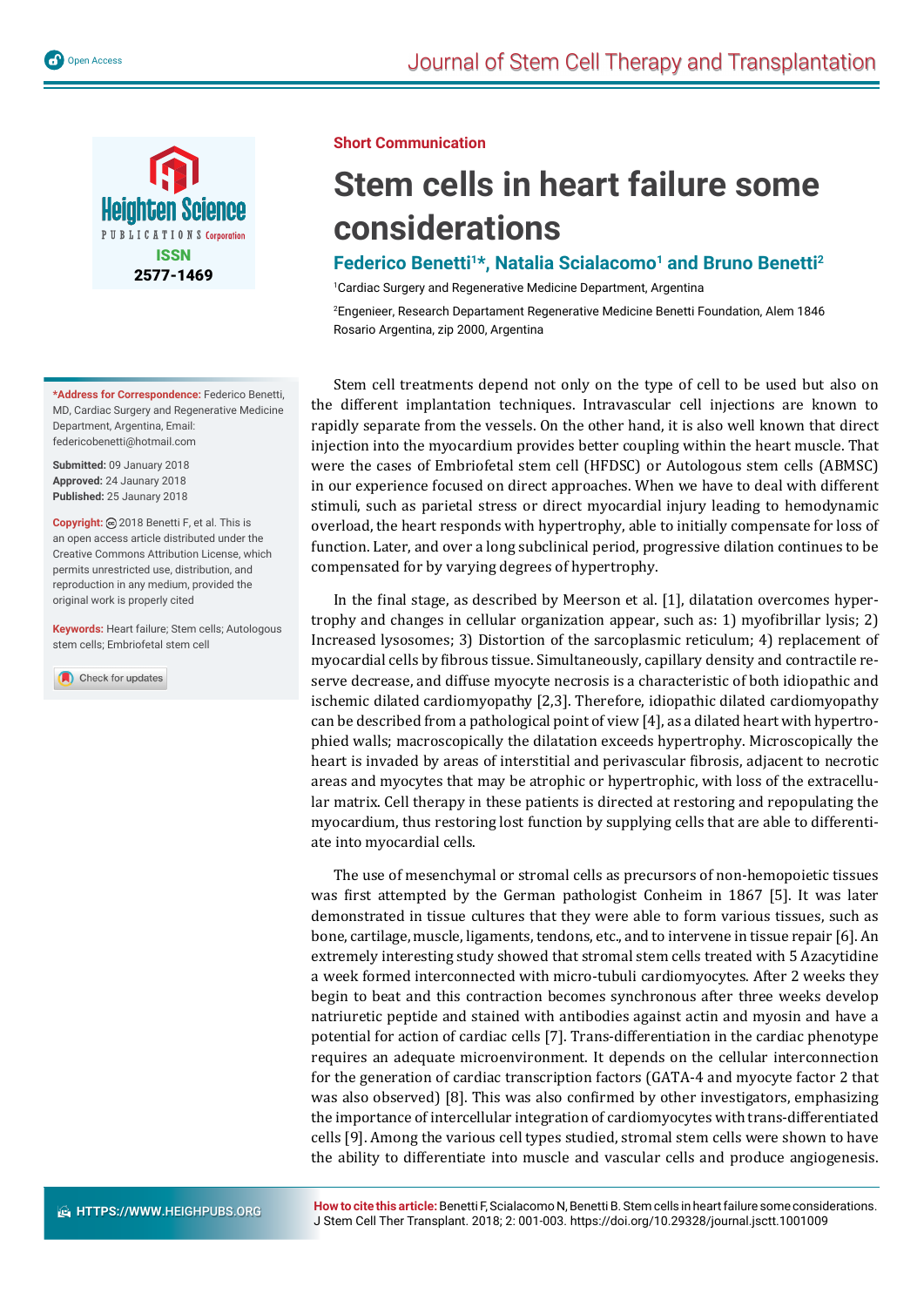

This work was conducted by Weisel and Lee of the University of Toronto in 1999 [10]. This differentiation in the myogenic lineage with the development of actin, myosin and tropomyosin was demonstrated, as well as the presence of Conectin 43, a protein responsible for cellular interconnection.

#### **Several mechanisms of action of stem cells have been proposed to improve cardiac function:**

1. Fusion and transdifferentiation: Fusion with local cells has been ruled out, and the attractive concept of stem cells that Trans-differentiate and cross the barrier has not yet been demonstrated. Perhaps the correct anatomical mechanism will be clarified when cell therapy can be used more as a bridge for heart transplantation and more biopsies can be performed to confirm the first observations.

2. Mobilization of cardiac stem cells: another theory proposes that implanted cells mobilize specific cardiac stem cells housed in the muscle that are capable of cardiac regeneration.

3. Angiogenesis: Implanted autologous cells induce significant angiogenesis; according to some, this would be the main mechanism.

4. Extracellular Matrix: In heart failure there is a net loss of myocytes plus a loss of matrix architecture, leading to dilatation. The implanted cells could stabilize the latter, preventing dilation and balancing the enzymes of generation/degradation. This is the mechanism believed to cause Chagas disease [11]. The clinical application of this treatment began in 2000, and cases have increased worldwide. Our case studies show that this is a feasible procedure, which has no surgical or immediately postoperative mortality.

Our prospective, randomized study in ischemic patients showed marked improvement in the ventricular ejection fraction and in the functional class in which they received stem cells compared to those undergoing revascularization alone [12,13]. There are recent confirmations of our initially experience with a similar surgical intramyocardial injections technique, with different adult cells and processes [14,15]. Also the initially results of most of the trials in Chronic Symptomatic Systolic Heart Failure patients are promising [16]. Although in acute phase shows no improvement, probably due to the technique used [17]. The findings from our initial experience clearly suggest that HFDSC transplantation improved cardiac function in patients with heart failure due to idiopathic cardiomyopathy and also decreased left ventricular diastolic diameter No rejection or malignancy reactions were observed in this group at 40 months [18]. We believe it is imperative and extremely important that more research and trials with different techniques and stem cells of all kinds or with the stimulation of the own ones are carried out in patients with heart failure to be able to determine the most appropriate treatment in this type of patients.

### **References**

- 1. Meerson FZ. The myocardium in hiperfunction, hipertrophy and heart failure. Circ Reserch. 1969; 25: 1-163. **Ref.:** https://goo.gl/ZWF8iV
- 2. Zak R. Cardiac hipertrophy: biochemical and cellular relationships. Hosp Pract (Off Ed). 1983; 18: 85-97. **Ref.:** https://goo.gl/AVUL1h
- 3. Prosper F, Pérez A, Merino J, Gregorio R, Chachques JC, et al. Adult stem cells for myocardial repair. Basic Appl Myol. 2003; 13: 15-22. **Ref.:** https://goo.gl/yJtHWQ
- 4. Colucci WS, Braunwald E. Patophisiology of heart failure in Braunwald¨s Heart Disease 5th edition Saunders company 1997.
- 5. Prokop D. Marrow Stromal cells as Stem Cells for nonhematopoietic tissues. Science. 1997; 276: 71-76. **Ref.:** https://goo.gl/JfAJZv